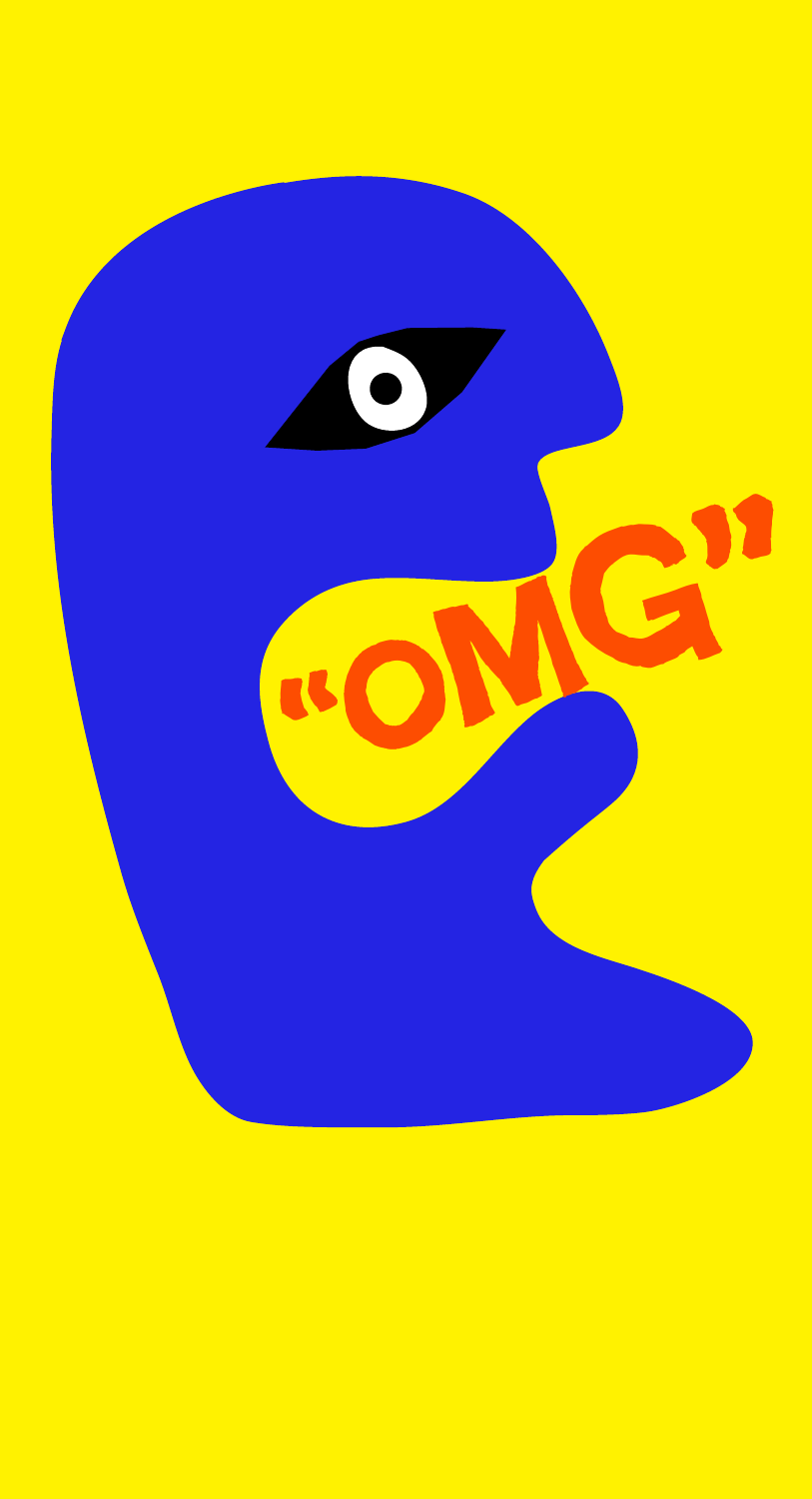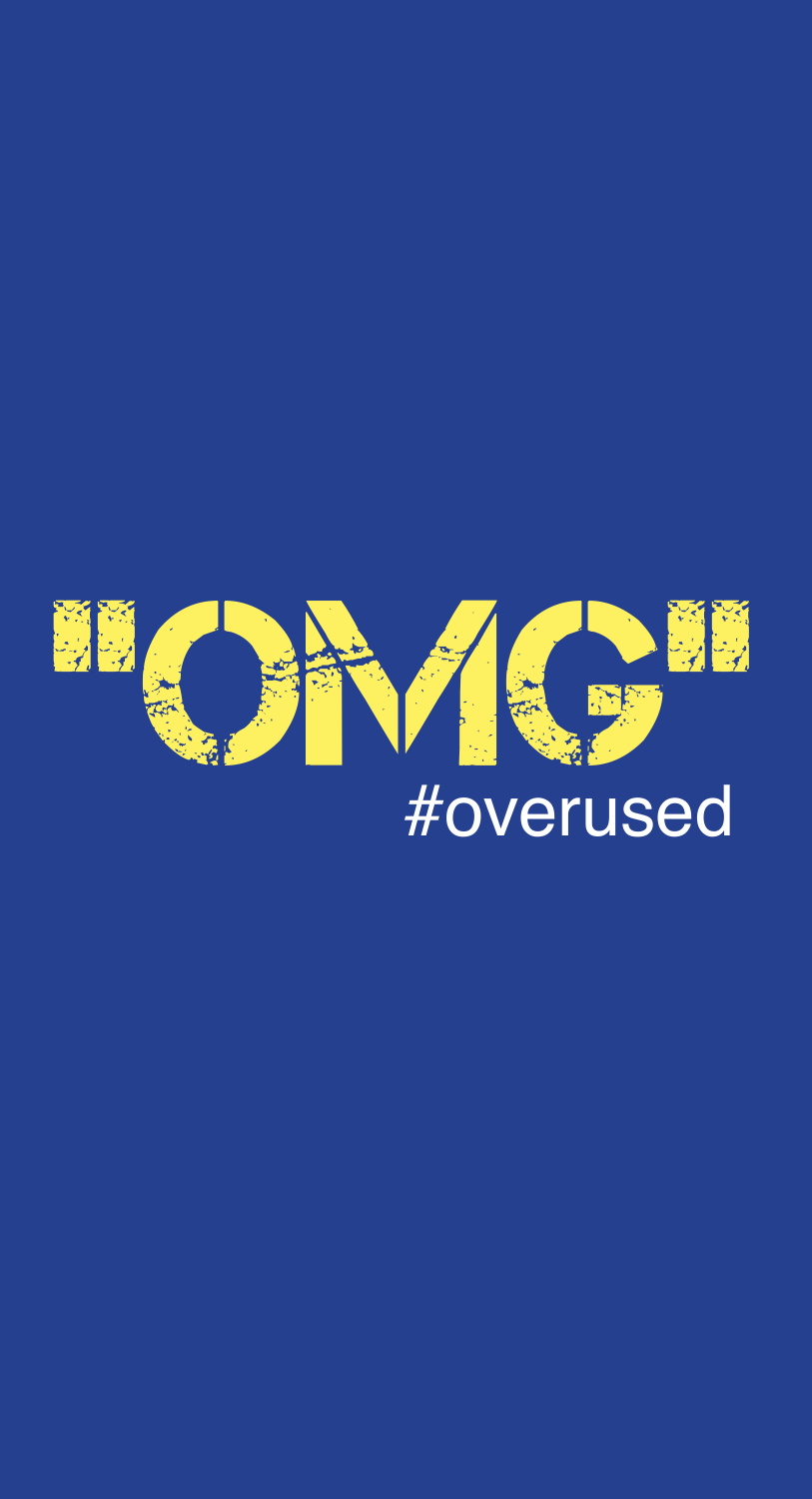# **WHAT** Did You Say?

#### BY JOHN ANNANDALE

"Oh my God!" (OMG) is a common exclamation—an everyday expression. Ironically, many who use it claim no belief in a god of any kind. Yet, from moments of minor disbelief to times of great wonder to times of crisis, there it is—"Oh my God!"

Author Randy Kilgore observed in his book *Made to Matter* that people appeal instinctively to a God, "somewhere up there", or as Kilgore suggests, "to someone whom they think may know Him." This religious inclination and searching comes especially during times of crisis: a personal loss, a financial crunch, a problem in their marriage, or with their children.

### AN **INSTINC**

But why should times of stress and crisis elicit such a response? Is there something wired into our DNA that suggests that there is something—or someone—more? Someone bigger, deeper, and wider than the life we struggle through?

French mathematician and physicist Blaise Pascal once commented, "There is a Godshaped vacuum in the heart of every man which cannot be filled by any created thing, but only by God, the Creator." We may try to hide from it or ignore it, but it's there and we are reminded of it from time to time.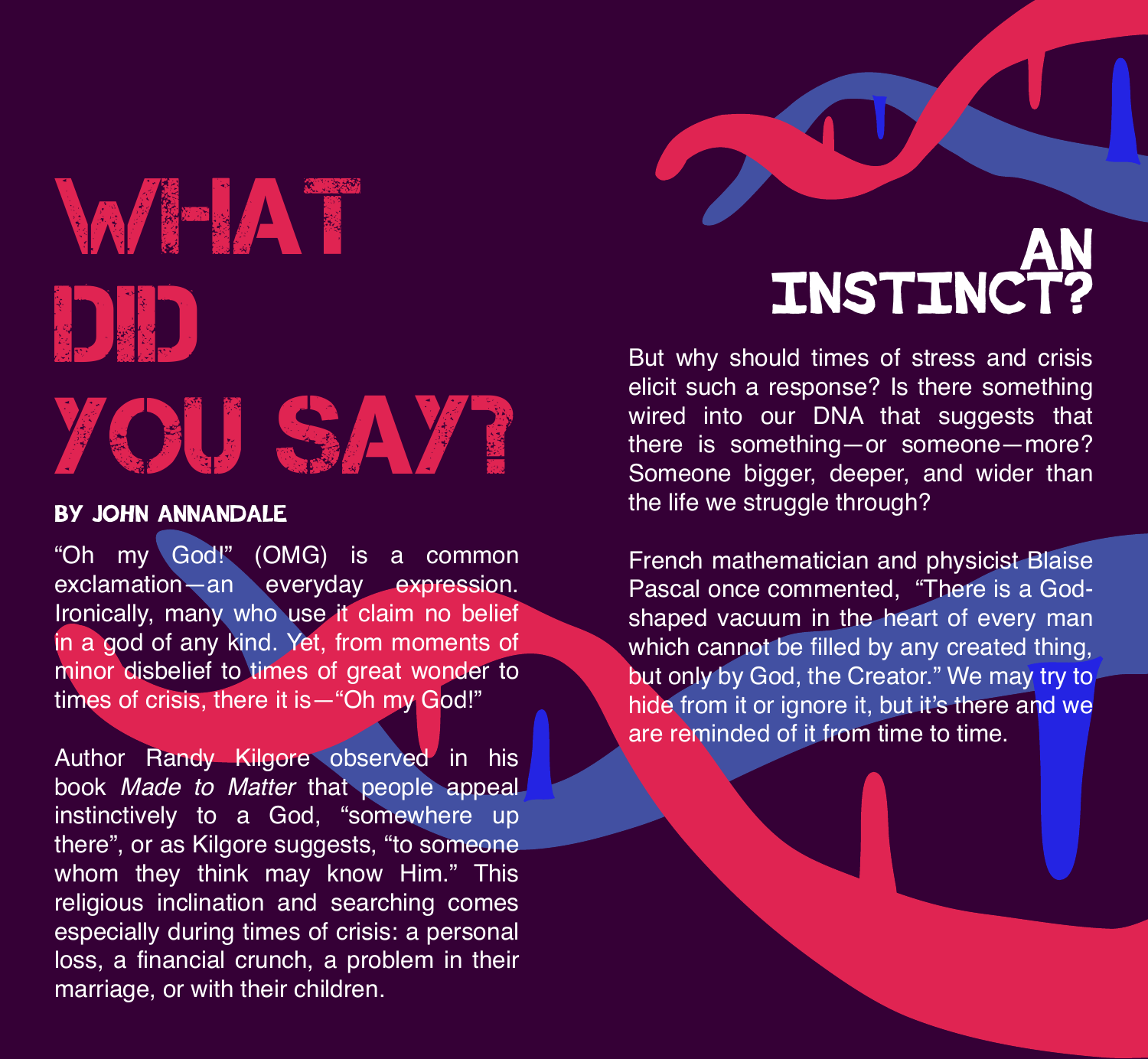This God awareness, revealed in a variety of ways, is reflected in the many religions that have been created to explain the unexplainable. In our modern age, the awareness persists and we can see increasing expressions of spirituality. People the world over are seeking something beyond themselves.

EXPLAIN

# **TRYING** Mortals TO TOUCH GOD

Could the expression, "Oh my God!" actually hint at this quest for understanding and significance? Perhaps we instinctively Could the expression, "Oh my God!"<br>actually hint at this quest for understanding<br>and significance? Perhaps we instinctively<br>realize that there is a God. If so, perhaps we intuitively know that there is certainly a huge gulf between Him and ourselves.

In the Bible, we find confirmation that there is indeed a separation between God and man—a separation caused by our sins. Words like "sin" sound judgmental and make us want to run a mile. But what does "sin" actually mean?

Religion is our attempt to explain the unexplainable. It is easy to understand why early humanity, bewildered by lightning. invented a Zeus. Indeed, for every need from fertility to winning a war—an appropriate **ABLE** 

EXPLAIN-

deity has been imagined.

THE S

UN-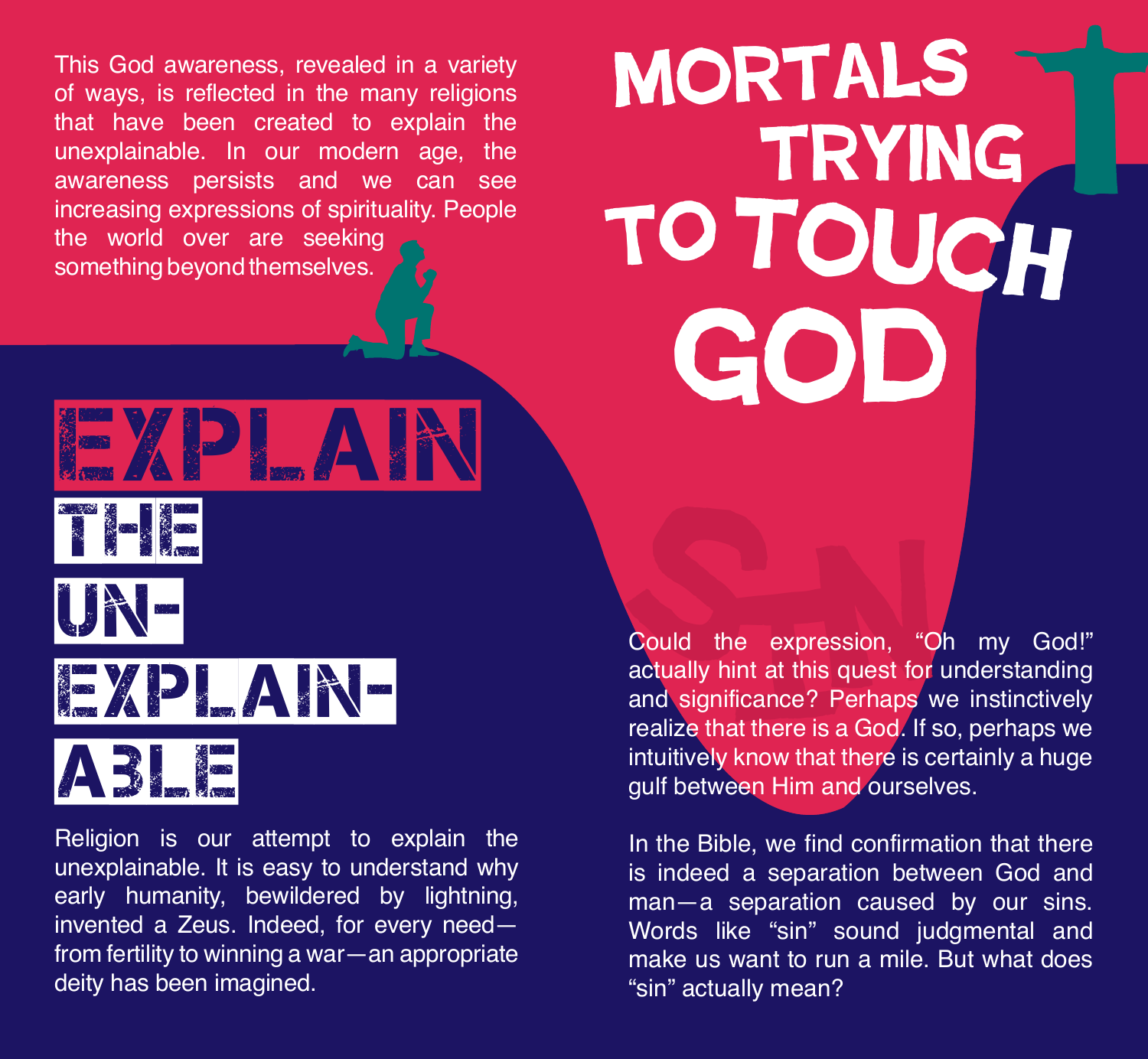## **THAT STRANG CHURCH WORD-S**

Think for a moment about the things that unsettle a home. I'd suggest that the most disrupting thing is selfishness. Nothing destabilises family relationships more than a child or an adult who is so self-absorbed that the wants and needs of the rest of the family are ignored and go unmet. What creates more family squabbles than one member whose every action is geared to personal pleasure or advantage, regardless of the consequences for the rest of the family? That's the basic meaning of the word *sin*. It's that self-absorption that undermines relationships. The many activities we label as sins are the expression of a self-absorbed life. The problem is essentially our natural inclination to be the centre of our universe.

### THE ISSUE IS OUR NATURE it is less about what we DO AND MORE ABOUT **WHO WE ARE.**

Our desire to find purpose and meaning by being the masters of our own destiny has an essential flaw: I cannot even control tomorrow. I could be diagnosed with cancer or paralysed in an accident. The stock market could collapse and with it my retirement plans. Despite these possibilities, we remain insistent that we walk our own path—we are the captains of our own ship. It seems that rebellion against most forms of authority is in our nature; it even makes us think we can control things far beyond us.

What does this have to do with God? If we are open to the possibility that God made us, we may wonder why. Could it be that a God-shaped vacuum in us—expressed in spiritual pursuits and a desire to command our own destinies—might actually reflect divine desire for relationship, Creator to creation?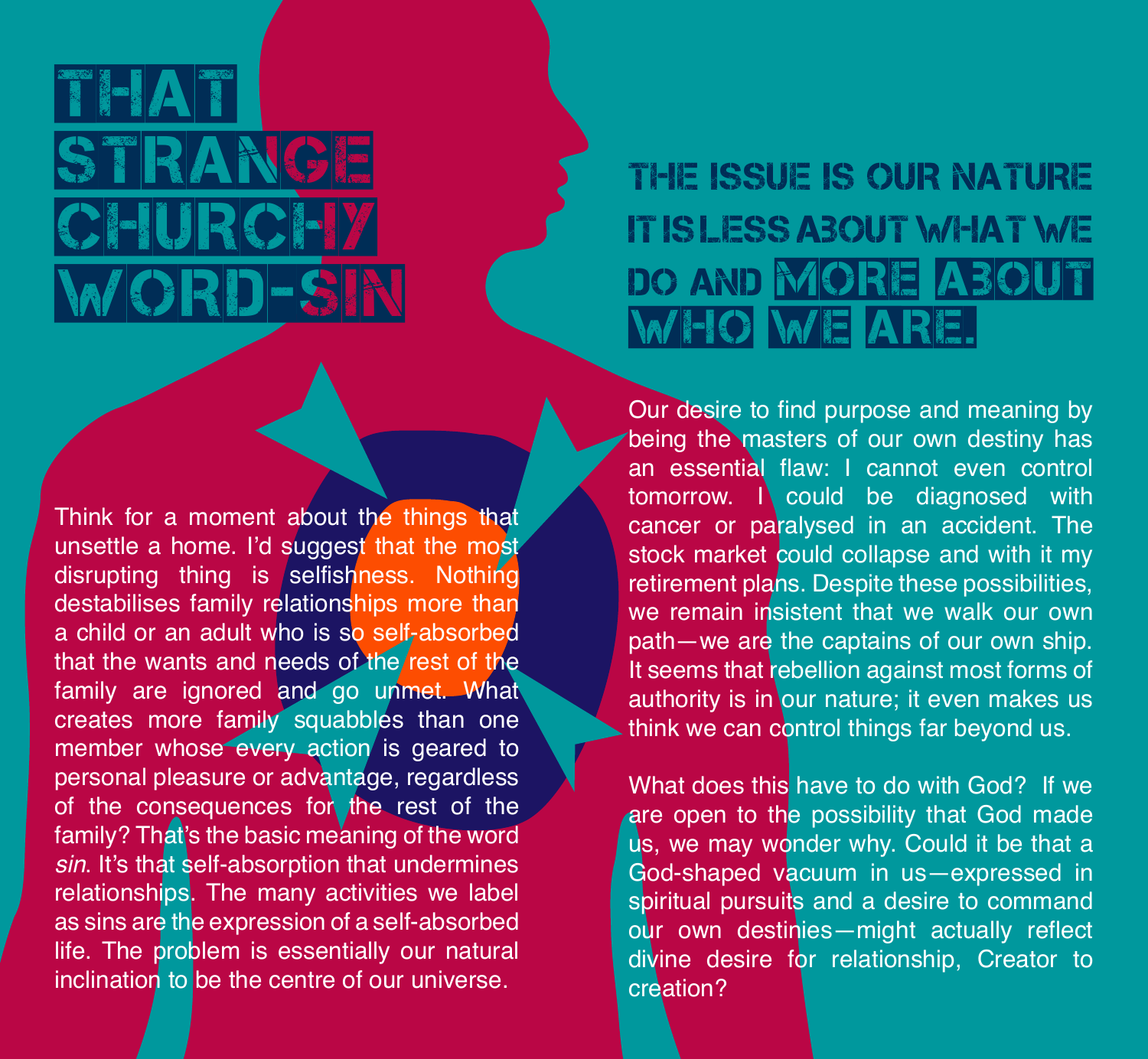



Why would God, creator of the universe, want a relationship with a skin and bone man who cannot even guarantee his tomorrow? And even if that were true and possible, where would we possibly find common ground?

I once read the story of a king who regularly dressed in rags and tatters and visited the slums to experience the misery of poverty and to interact one-on-one with his people. They were his people, his responsibility. He walked among them looking for ways to lift them out of their poverty.

What if the Creator reached out to us by becoming one of us? What if the Creator experienced life like we do—the good, the bad and the ugly? The child of unmarried parents, forced to listen to the snigger of schoolmates, and ridiculed by his brothers and sisters.

Suppose this young man lost his father at an early age—his mentor, the one who daily taught him the family trade, the faith of his ancestors, and the customs of his people.

As this young man grows, he becomes aware that there is a greater call on his life, greater than the family business—a religious teacher. But he finds no acceptance in his own town and is forced to go elsewhere. Yet while he touches the lives of many, national leadership, feeling threatened by his popularity, plot to get rid of him.

Eventually these leaders convince one of his closest friends to renounce and betray him. Trumping up claims that he has subversive plans to topple the ruling government and declare himself a political leader, he is arrested and beaten. Finally, in a trial of biased and twisted charges, is convicted and sentenced to death.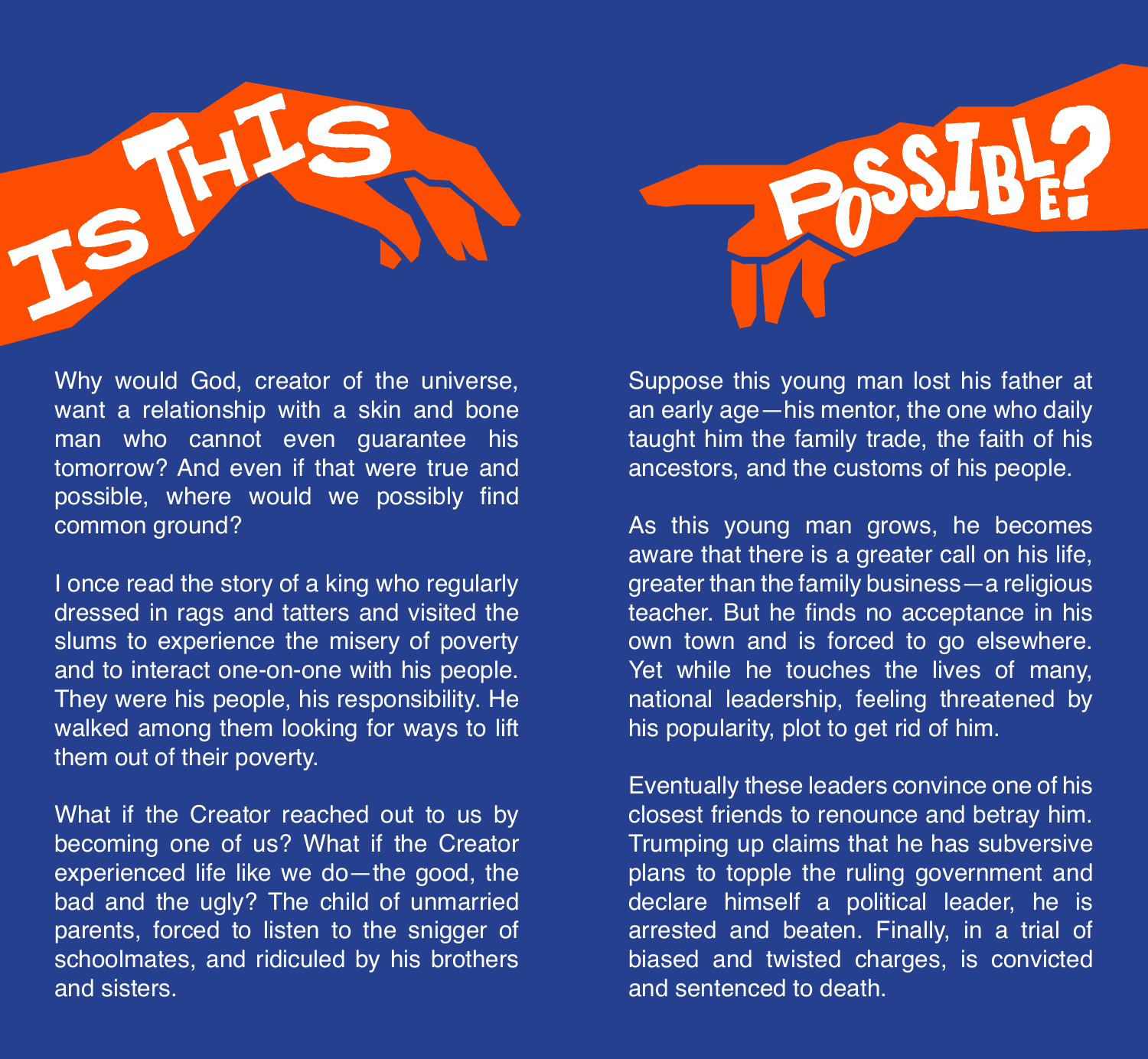

Would such a person have an understanding of our struggles? If Creator God became a man and experienced the struggles of life, that would be amazing common ground for a relationship!

The Bible claims that is exactly what happened. Jesus, Creator God in the flesh, was conceived out of wedlock. He was rejected by his siblings and his community; betrayed, illegally tried, condemned and murdered. History confirms this strange story.  $\bullet$ 

Stranger still, the Gospel accounts of Jesus' life tell us that despite eyewitness testimony confirming his death, Jesus was seen alive and well three days later. He was seen by his close circle of friends and later by 500 people. Early manuscripts indicate that of his closest followers, 11 went on to proclaim Jesus as God among us, who died and rose again.



So convinced were these men that rather than stop sharing their experience, 10 were themselves rejected and killed. Who would die for a lie?

Based on such eyewitness accounts, the early church was born. Despite huge opposition to the new followers, 2000 years later, many millions have embraced the belief that God became man, lived among us, was killed, but came to life again. No event in ancient history is as well supported as the account of Jesus' life, death, and resurrection.

HISTORY CONFIRMS<br>STRANGE STORY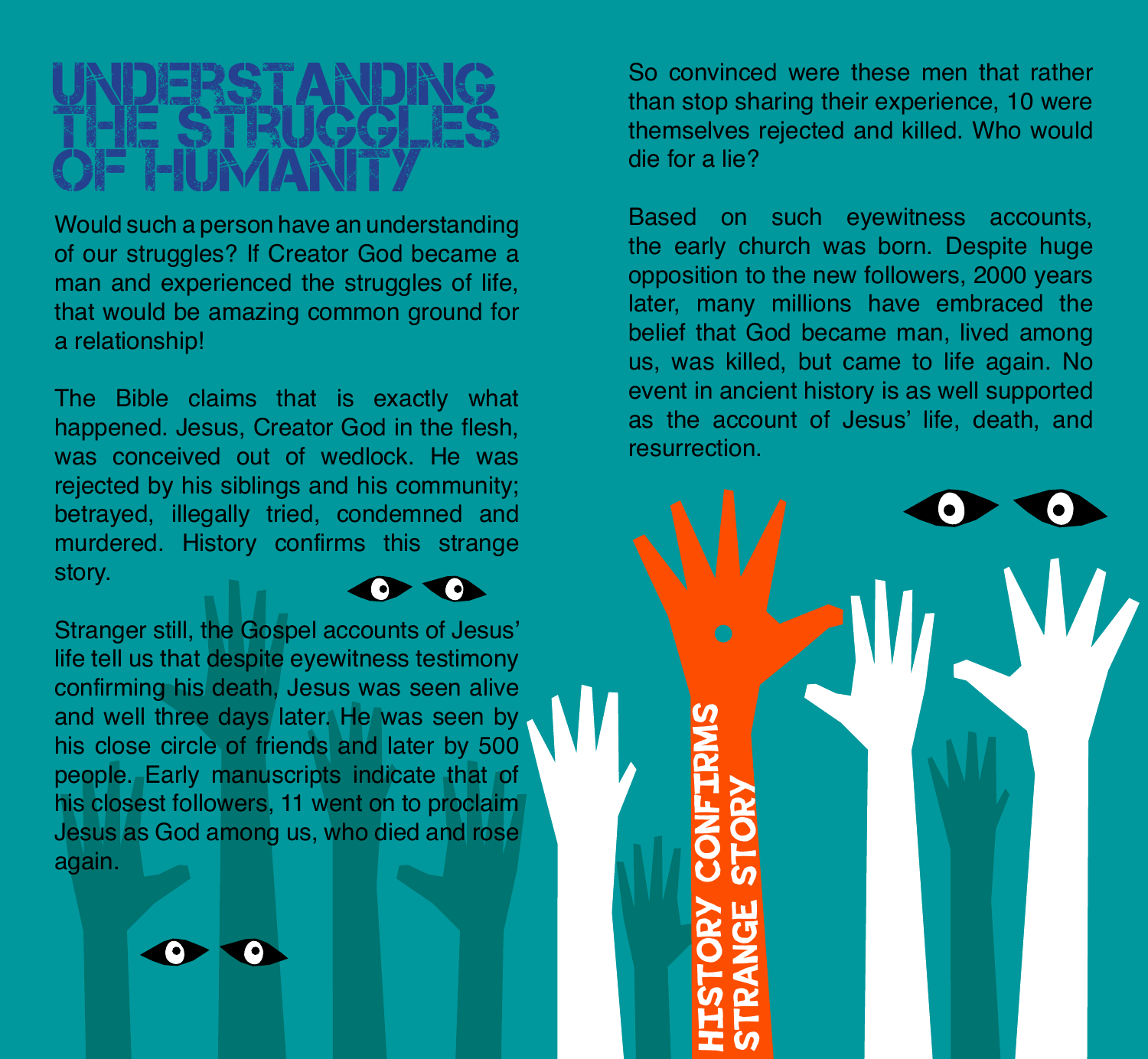# Humiliating humanity and

DEATH

But why die? Why not simply invade (in proper "War of the Worlds" fashion), establish supremacy, and force compliance? Why subject himself to the struggles of humanity and a humiliating death?

Earlier we asked about the relationship that was severed by humanity's insistence on being the captains of our own destinies we resist and reject having life directed by anyone else. Consequently, even though it is possible, a relationship between Creator and creation is unlikely. That fairly demands the question: What would it take to reestablish that relationship? Let's look closer to home, into our own circumstances for an insight into restoring relationship.



### The price of **PIESTORATION**

What does restoration require? First, we have to recognize that the relationship has been broken. Second, we need to acknowledge that the cause of the rift lies with our selfishness—the resistance to relinquish control of our own destiny. Finally, the issues that caused the rift in the first place need to be addressed and corrected. There is always a price to pay for restoration.

RISEN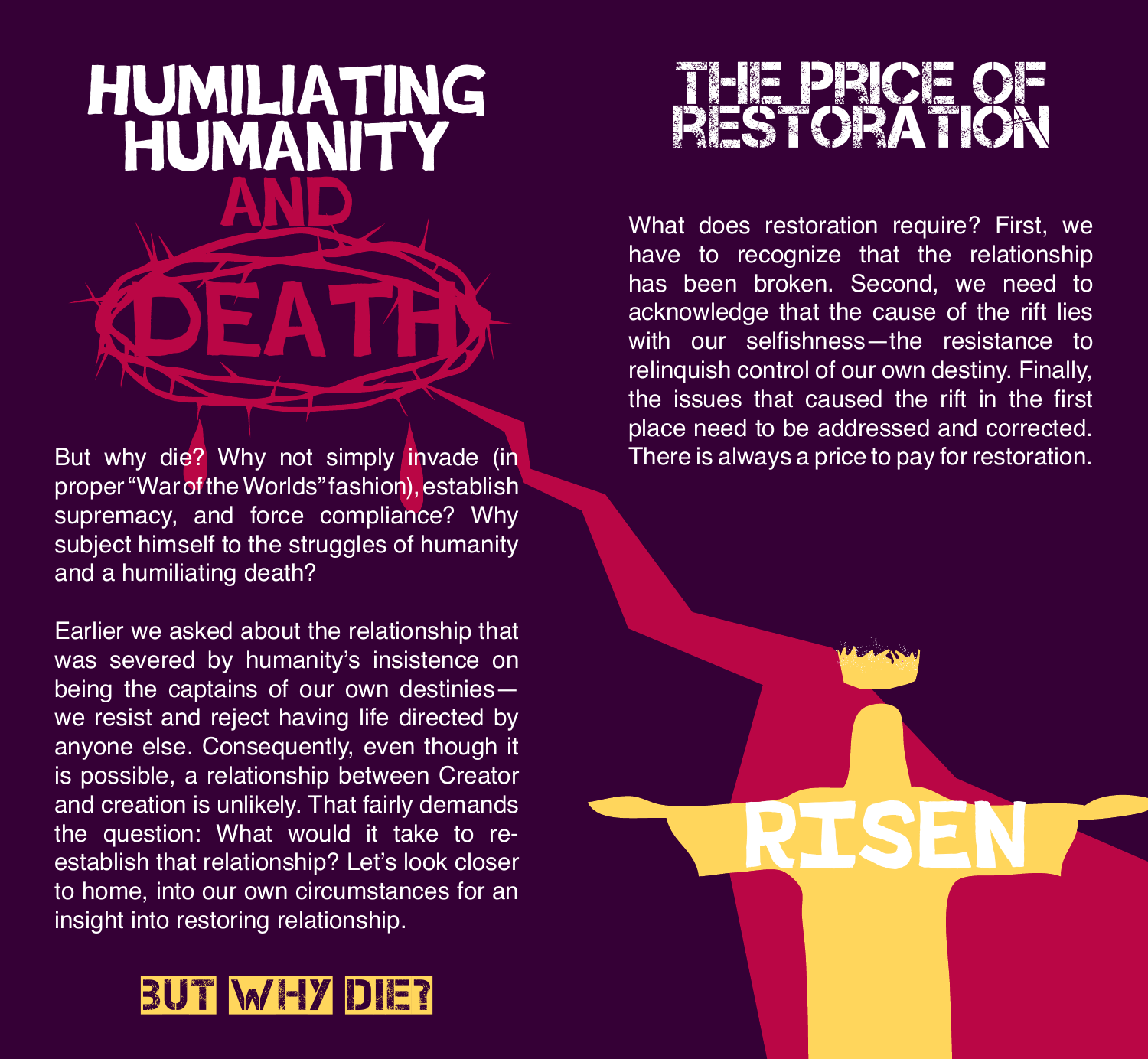I once heard the (supposedly true) story of a judge who received a docket sheet for a young lady charged with a serious crime. If convicted, the penalty would be a heavy fine or imprisonment. The judge was deeply distressed as he read the charges. He recognized the defendant—his daughter. She had devastated the family and broken his heart with her youthful rebellion. She had left home, cutting all ties with the family.

His heart broke as he examined the evidence; she was guilty. He issued his verdict and announced the sentence: a fine or a prison term. As the gavel struck the bench, reality dawned on the young lady. She had been condemned (quite justly) by her own father!



young lady a

After the sentencing, the judge stood up. took off his robe and walked towards the defendant. In front of the entire courtroom, he said, "As your judge, I have found you guilty." Then, he took out his checkbook and wrote a check for the full amount of the fine. Looking into his daughter's eyes he said, "Young lady, you have two options: You can reject this check and either attempt to pay the fine yourself or serve out your sentence; alternatively, you can accept this gift and allow me to pay the penalty for you, and walk away a free woman." She couldn't pay, imprisonment and humiliation were her only alternative. But the price of her freedom would be paid by one whose love had never faltered, even though she had shunned him. They embraced and wept in the uncomfortable silence of an amazed courtroom.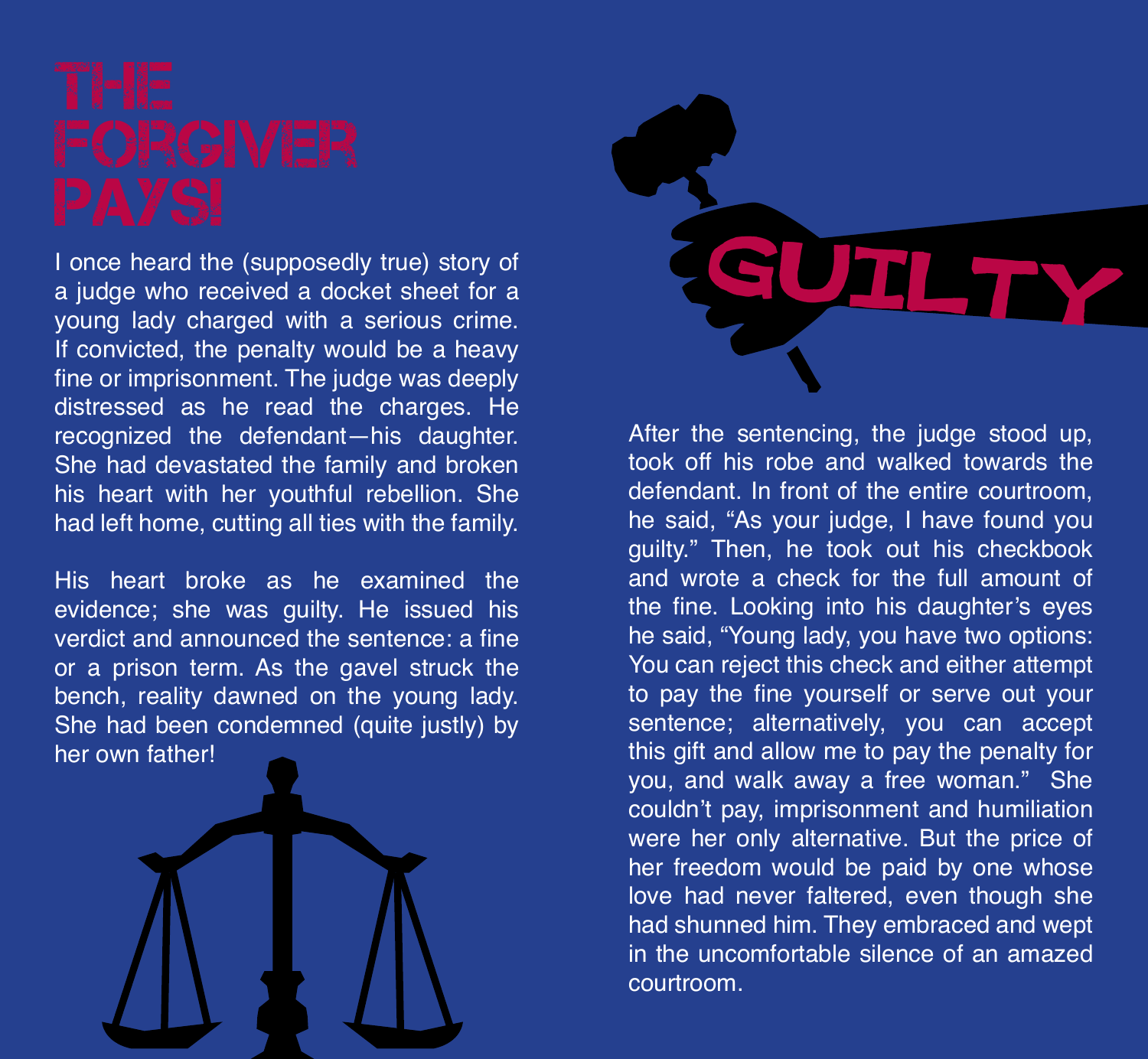## THAT'S ME ... THAT'S JESUS...

If (for once) I can be honest with myself, I'm that young woman. I've missed the mark, and I know it. And the despair isn't skin deep, it's soul deep and my loneliness is beyond description.

There's a severed connection deep down, the result of my wilful insistence that we rule our own lives—rebellion against love. Despite our rebellion, "Love" has wrapped himself around us, taking upon himself the penalty for our selfishness.

Do you see the link between our emptiness and inadequacy and a Creator who is both loving and spotless (the Bible uses the word "holy")? Our inner turmoil stems from our rejection of him and his love, a rejection that deserves punishment. But he becomes our substitute to win us back—he paid the price.

That's Jesus. Two thousand years ago, in love he became our substitute and died for us, bridging the gulf between God and man.

The next step in filling our "God-shaped" vacuum is what we may term "a leap of faith." Our self-sufficiency and rebellion against our Creator not only robs us of a full life but also deserves punishment. Our next step, like the young woman in the courtroom, is to decide what to do with the offer of the payment on our behalf and to embrace the one who makes the offer.

There's one more step, the first in a long journey—cutting ties with our rebellion. We need to "die to who we were, to become what

we were intended to be." This is the law of nature. A seed dies before it produces a plant.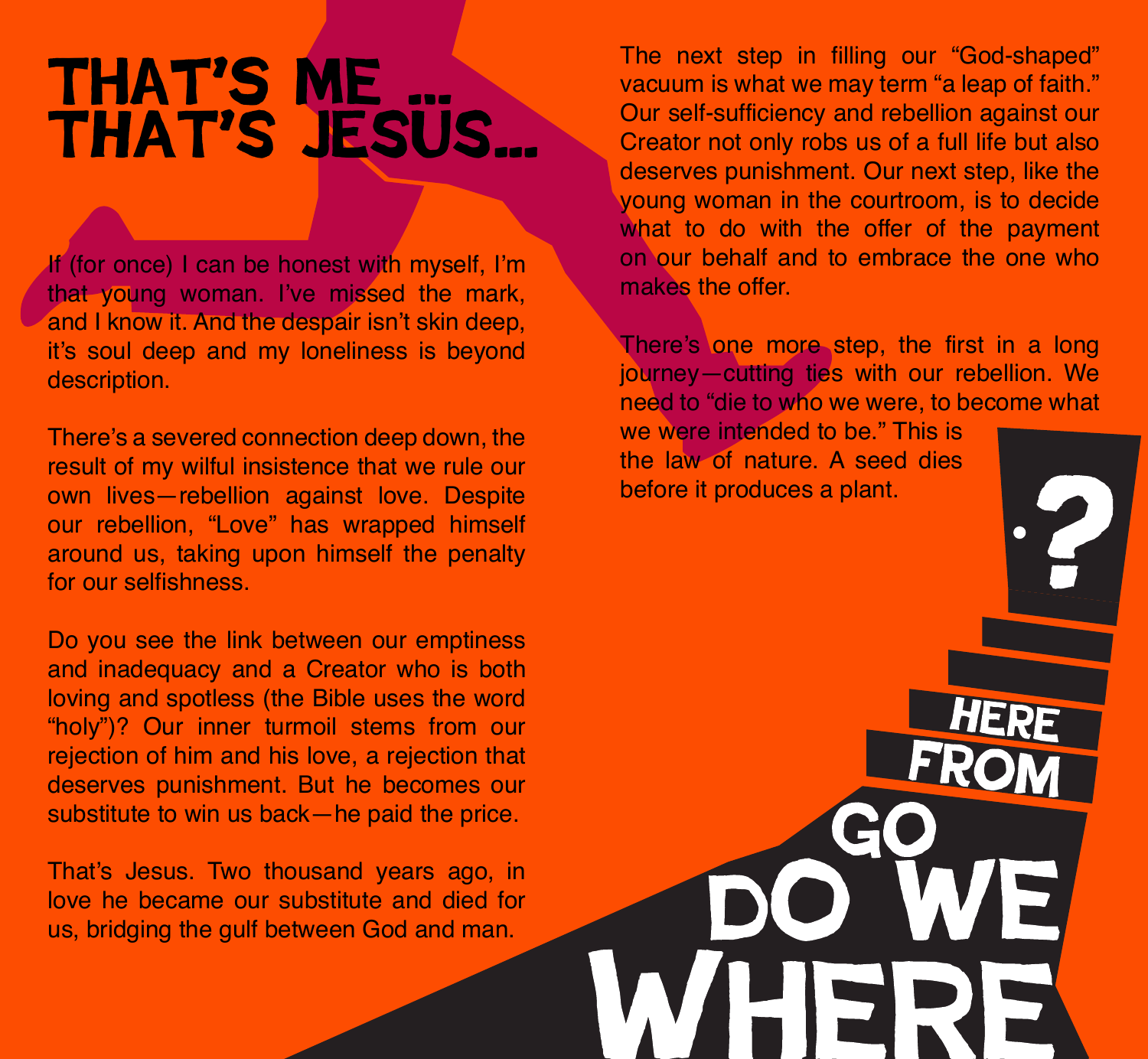#### **I HOPE THIS** article opened YOUR MIND TO God's picture of a restored relationship.



© 2014 RBC Ministries. *All rights reserved.*

#### **VISIT** ymiblogging.org



**LIKE** ymiblogging on Facebook to stay up-to-date on the latest happenings.



### PRAY

for God's leading and wisdom as more resources are being developed to help reach the next generation for Christ.



ymiblogging with your friends locally and abroad ( We currently have sites in English, Traditional Chinese, Simplified Chinese, Thai, and Bahasa Indonesian).



### CONTRIBU

your original works (writings, songs, videos, wallpapers) to inspire others in the creative communication of His Word.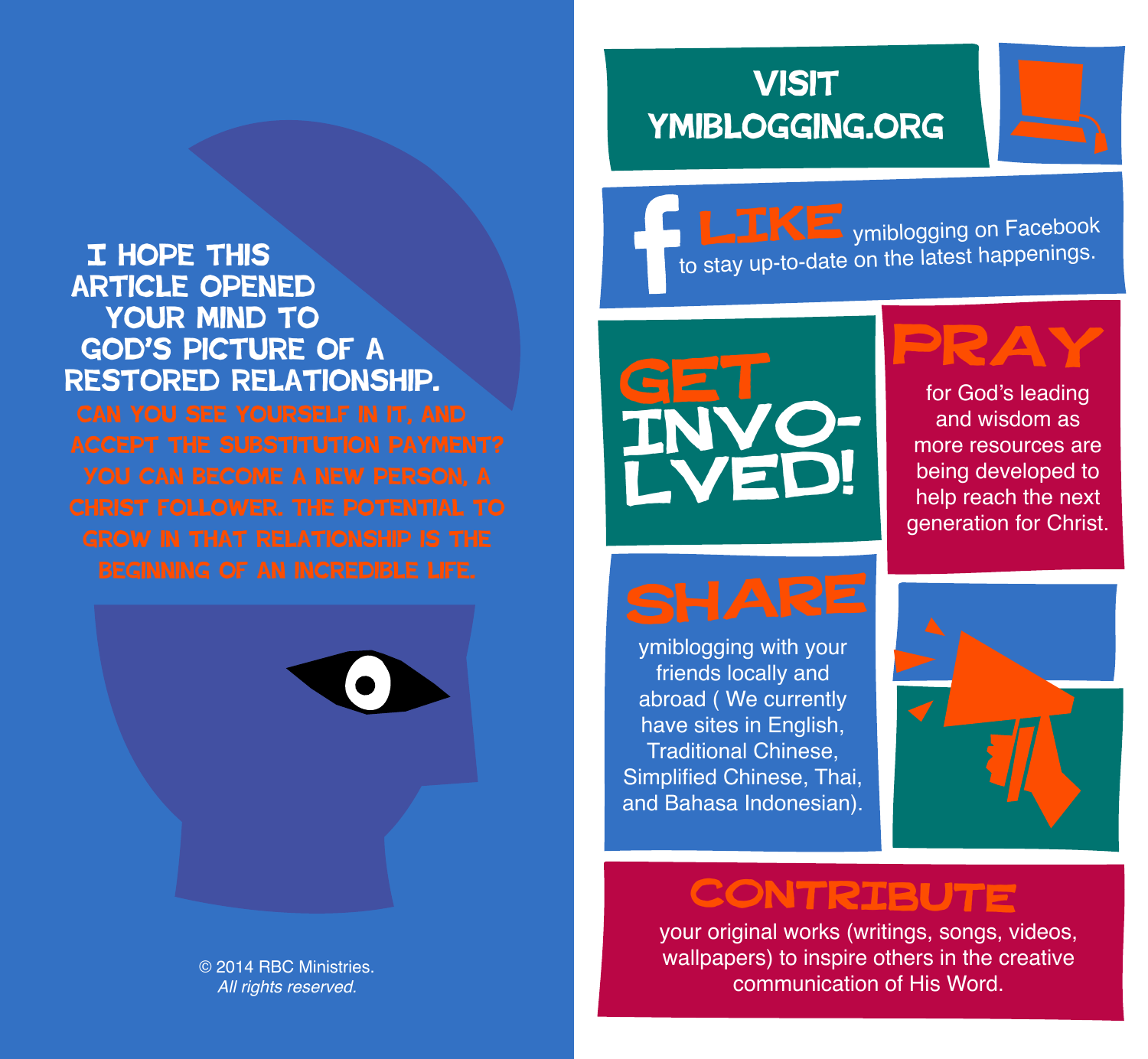

**ENGLISH** 

YMIBLOGGING.ORG

**BAHASA INDONESIA** 

**WARUNGSATEKAMU.ORG** 

**SIMPLIFIED CHINESE** 

YA-MI.ORG

**TRADITIONAL CHINESE** 

**YBREAD.ORG** 



**MANASOCIETY.ORG** 





GO

GO